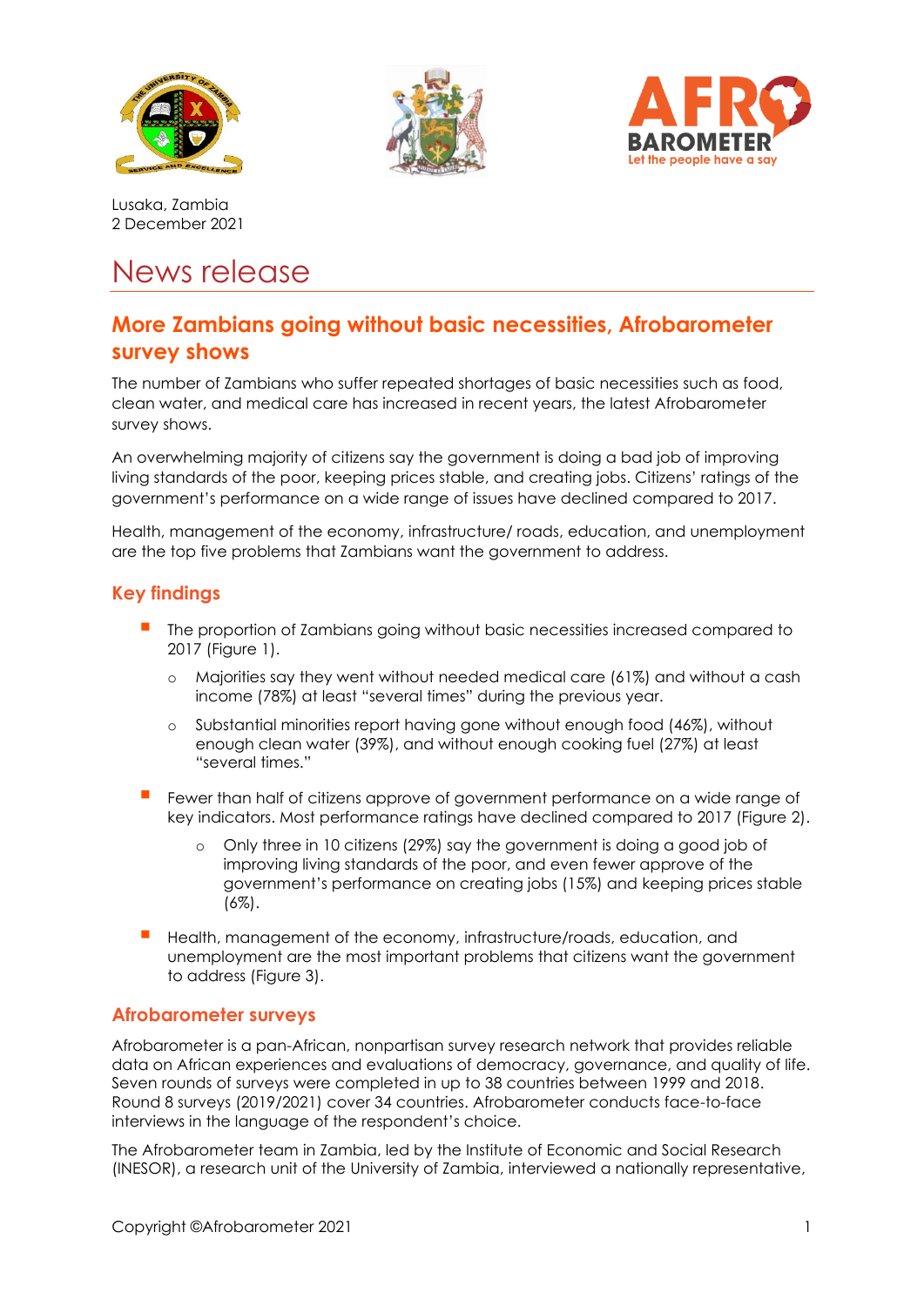

random, stratified probability sample of 1,200 Zambian adults in November-December 2020. A sample of this size yields country-level results with a margin of error of +/-3 percentage points at a 95% confidence level. Previous surveys were conducted in Zambia in 1999, 2003, 2005, 2009, 2013, 2014, and 2017.

# **Charts**



#### **Figure 1: Going without basic necessities** | Zambia | 2017-2020

*Respondents were asked: Over the past year, how often, if ever, have you or anyone in your family gone without: Enough food to eat? Enough clean water for home use? Medicines or medical treatment? Enough fuel to cook your food? A cash income? (% who say "several times," "many times," or "always")*





*Respondents were asked: How well or badly would you say the current government is handling the following matters, or haven't you heard enough to say? (% who say "fairly well" or "very well")*